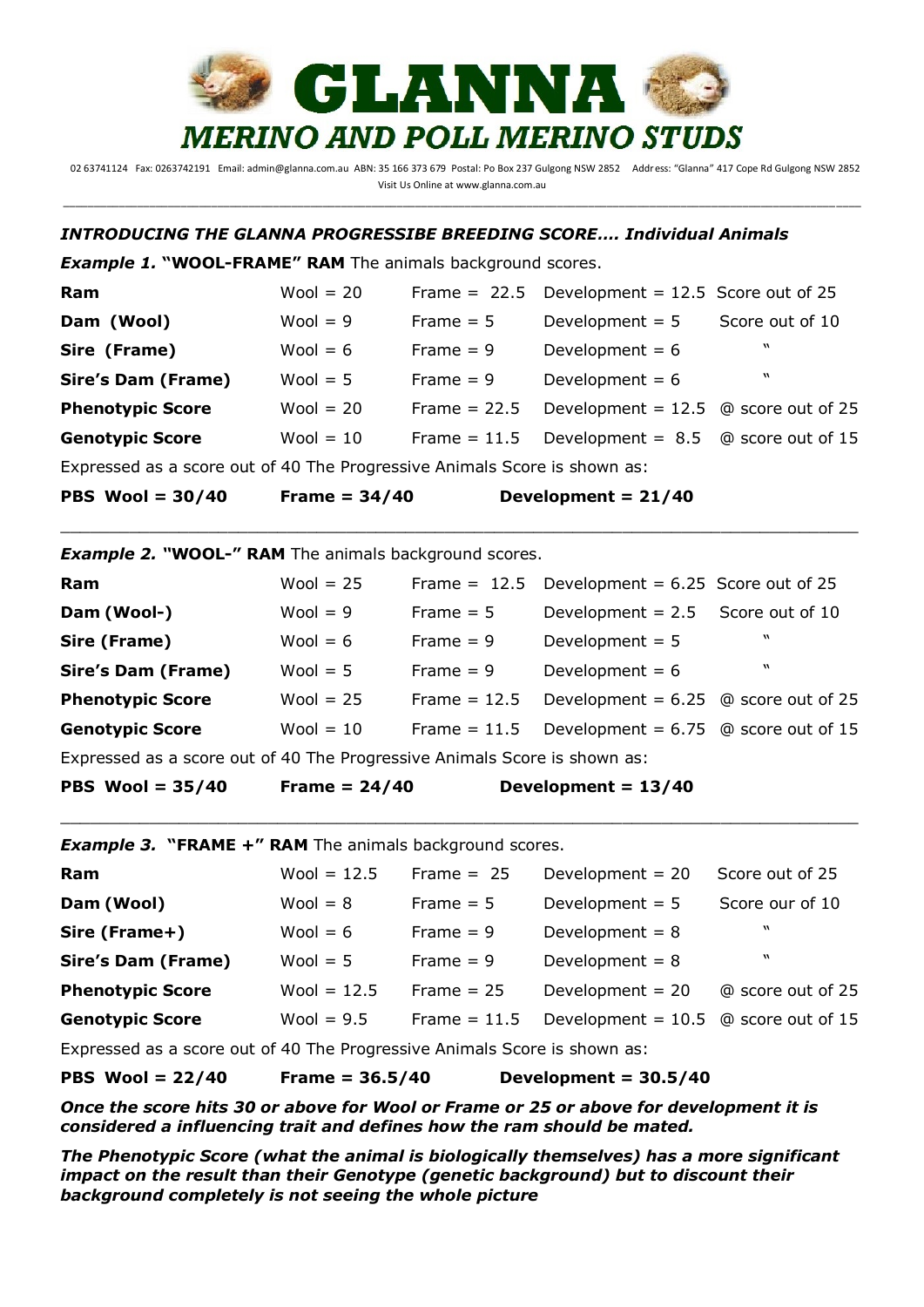

: 02 63741124 Fax: 0263742191 Email: admin@glanna.com.au ABN: 35 166 373 679 Postal: Po Box 237 Gulgong NSW 2852 Address: "Glanna" 417 Cope Rd Gulgong NSW 2852 Visit Us Online at www.glanna.com.au \_\_\_\_\_\_\_\_\_\_\_\_\_\_\_\_\_\_\_\_\_\_\_\_\_\_\_\_\_\_\_\_\_\_\_\_\_\_\_\_\_\_\_\_\_\_\_\_\_\_\_\_\_\_\_\_\_\_\_\_\_\_\_\_\_\_\_\_\_\_\_\_\_\_\_\_\_\_\_\_\_\_\_\_\_\_\_\_\_\_\_\_\_\_\_\_\_\_\_\_\_\_\_\_\_\_\_\_\_\_\_\_\_\_\_\_\_\_\_\_\_\_\_\_\_\_\_\_\_

## *INTRODUCING THE GLANNA PROGRESSIBE BREEDING SCORE…. Individual Animals Example 1.* **"WOOL-FRAME" Large Wool Frame Ram Showing Influences**